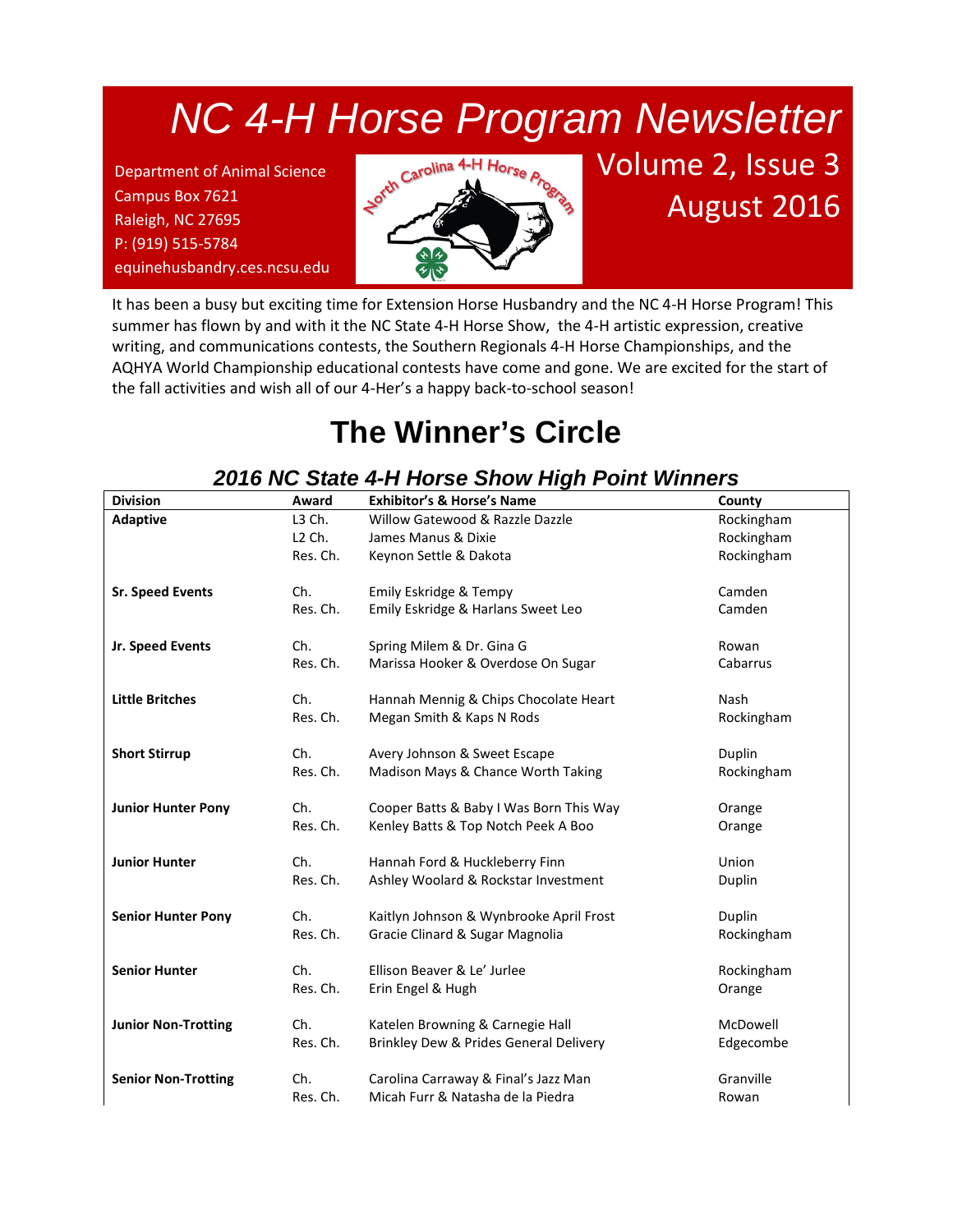| <b>Saddle Seat</b>              | Ch.      | Eva Pool & Legacy's Jackpot            | McDowell     |
|---------------------------------|----------|----------------------------------------|--------------|
|                                 | Res. Ch. | Shelby Unks & TOA Shahqira             | McDowell     |
| <b>Junior Western</b>           | Ch.      | Savannah Lindsey & Delilah             | Cumberland   |
|                                 | Res. Ch. | Shelby Mabe & Ready Set Gold           | Cabarrus     |
| <b>Senior Western</b>           | Ch.      | Donna Mosley & Smokin N The Boys Room  | Nash         |
|                                 | Res. Ch. | Kaitlyn Blackwell & Bound to be Zippin | Nash         |
| <b>Western Pony</b>             | Ch.      | Payton Burnham & Hidden Treasure       | Perquimans   |
|                                 | Res. Ch. | Alex Sinden & Dangerous Dynamite       | <b>Burke</b> |
| <b>Combined Training</b>        | Ch.      | Grace Law & Partly Cloudy Skies        | Cabarrus     |
|                                 | Res. Ch. | Sierra Simmerman & Stoney Valley       | Union        |
| <b>Dressage</b>                 | Ch.      | Grace Law & Partly Cloudy Skies        | Cabarrus     |
|                                 | Res. Ch. | Alyssa McCoy & Snoopy                  | Onslow       |
| Intro Level High Ride           |          | Jessica Sprague & Cadbury              | Rockingham   |
| <b>Training Level High Ride</b> |          | Grace Law & Partly Cloudy Skies        | Cabarrus     |
| <b>First Level High Ride</b>    |          | Grace Law & Partly Cloudy Skies        | Cabarrus     |
| <b>Non Trotting High Ride</b>   |          | Izora Gragg & Queens Stormy Night      | McDowell     |
| <b>Senior Versatility</b>       | Ch.      | Sara Jane Patterson & Lope Like Me     | Cabarrus     |
| <b>Junior Versatility</b>       | Ch.      | Shelby Mabe & Ready Set Gold           | Cabarrus     |

#### *2016 Artistic Expression Contest Winners*

| <b>Division</b>        | Award    | <b>Exhibitor's Name</b> | County      |
|------------------------|----------|-------------------------|-------------|
| <b>Junior Craft</b>    | Ch.      | Lauren Bivins           | Rockingham  |
|                        | Res. Ch. | <b>Traci Powell</b>     | Pitt        |
| <b>Senior Craft</b>    | Ch.      | Ashlyn Johnson          | Cumberland  |
|                        | Res. Ch. | <b>Bailee Perkins</b>   | Rockingham  |
| <b>Junior DE Photo</b> | Ch.      | Ella Holsomback         | Granville   |
|                        | Res. Ch. | Sami Bender             | Currituck   |
| <b>Senior DE Photo</b> | Ch.      | <b>Sydney Marenick</b>  | Rockingham  |
|                        | Res. Ch. | Cara Neely              | Rockingham  |
| <b>Junior Drawing</b>  | Ch.      | Reagan Faulkner         | <b>Nash</b> |
|                        | Res. Ch. | Lauren Bivins           | Rockingham  |
| <b>Senior Drawing</b>  | Ch.      | <b>Madison Dahl</b>     | Union       |
|                        | Res. Ch. | Abby Kluttz             | Rowan       |
| <b>Junior Painting</b> | Ch.      | Sophia Shuttleworth     | Cumberland  |
|                        | Res. Ch. | Abby Holsomback         | Granville   |
| <b>Senior Painting</b> | Ch.      | Rhiana Brownell         | Rockingham  |
|                        | Res. Ch. | Sierra Simmerman        | Union       |
| <b>Junior Photo</b>    | Ch.      | Kaitlyn Keen            | Cumberland  |
|                        | Res. Ch. | Ella Holsomback         | Granville   |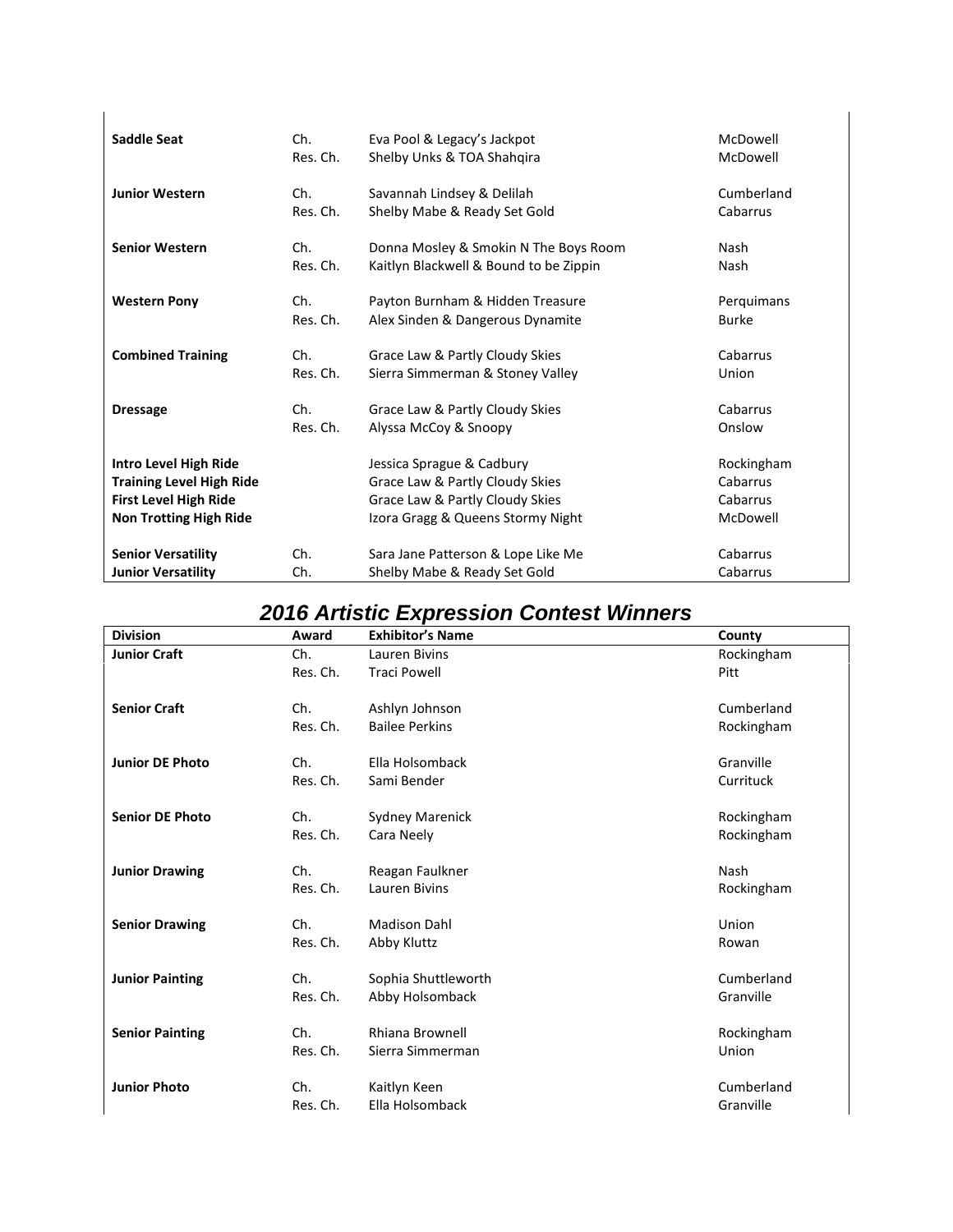| <b>Senior Photo</b>  | Ch.      | Jessica Sprague      | Rockingham   |
|----------------------|----------|----------------------|--------------|
|                      | Res. Ch. | Erika Padron         | Rockingham   |
| <b>Junior Poster</b> | Ch.      | Abby Holsomback      | Granville    |
|                      | Res. Ch. | Faith Waelz          | Gaston       |
| <b>Senior Poster</b> | Ch.      | <b>Allison Akers</b> | Granville    |
|                      | Res. Ch. | Ashlyn Johnson       | Cumberland   |
| <b>Junior Sewing</b> | Ch.      | Ella Holsomback      | Granville    |
|                      | Res. Ch. | <b>Faith Waelz</b>   | Gaston       |
| <b>Senior Sewing</b> | Ch.      | <b>Madison Evans</b> | Union        |
|                      | Res. Ch. | Alex Sinden          | <b>Burke</b> |

#### *2016 Creative Writing Contest Winners*

| <b>Division</b>           | Award           | <b>Exhibitor's Name</b>         | County            |
|---------------------------|-----------------|---------------------------------|-------------------|
| <b>Junior Poetry</b>      | Ch.             | Anya Wilson                     | Wake              |
| <b>Junior Short Story</b> | Ch.<br>Res. Ch. | Mattie Crowder<br>Avery Johnson | Chatham<br>Duplin |
| <b>Senior Essay</b>       | Ch.             | Emeline Wilson                  | Wake              |
| <b>Senior Short Story</b> | Ch.             | Kaitlyn Johnson                 | Duplin            |

#### *2016 Communications Contest Winners*

| <b>Division</b>           | Award    | <b>Exhibitor's Name</b>        | County           |
|---------------------------|----------|--------------------------------|------------------|
| 9-10 Presentation         | Ch.      | Lillie Bailey                  | Pasquotank       |
|                           | Res. Ch. | Elinor O'Connell               | Union            |
| 11-13 Presentation        | Ch.      | Savannah Lindsey               | Cumberland       |
|                           | Res. Ch. | Kyra Worth                     | Johnston         |
| <b>14-18 Presentation</b> | Ch.      | Sierra Simmerman & Kaylyn Gise | Union            |
|                           | Res. Ch. | Rebekah Taylor                 | <b>Brunswick</b> |
| 11-13 Public Speaking     | Ch.      | Avery Johnson                  | Duplin           |
|                           | Res. Ch. | Shyanne McLeod                 | Currituck        |
| 14-18 Public Speaking     | Ch.      | Kaitlyn Johnson                | Duplin           |
|                           | Res. Ch. | <b>Audrey Myers</b>            | Halifax          |

#### *2016 Southern Regional 4-H Horse Championships Education Contest Results*

| <b>Division</b>                      | Award           | <b>Exhibitor's Name</b>                                              |
|--------------------------------------|-----------------|----------------------------------------------------------------------|
| <b>Horse Bowl Team Overall</b>       | 1 <sup>st</sup> | North Carolina B (Julie Dickerson, Pate Pollard, Lauren Webster,     |
|                                      |                 | Meridith Wyte, coach Ann Furr)                                       |
|                                      | $2^{nd}$        | North Carolina A (Erin Christner, Grace Conerly, Micah Furr, Jessica |
|                                      |                 | Smith, Michaela Vick, coach Ann Furr)                                |
|                                      |                 |                                                                      |
| <b>Horse Bowl Individual Overall</b> | 1 <sup>st</sup> | Grace Conerly                                                        |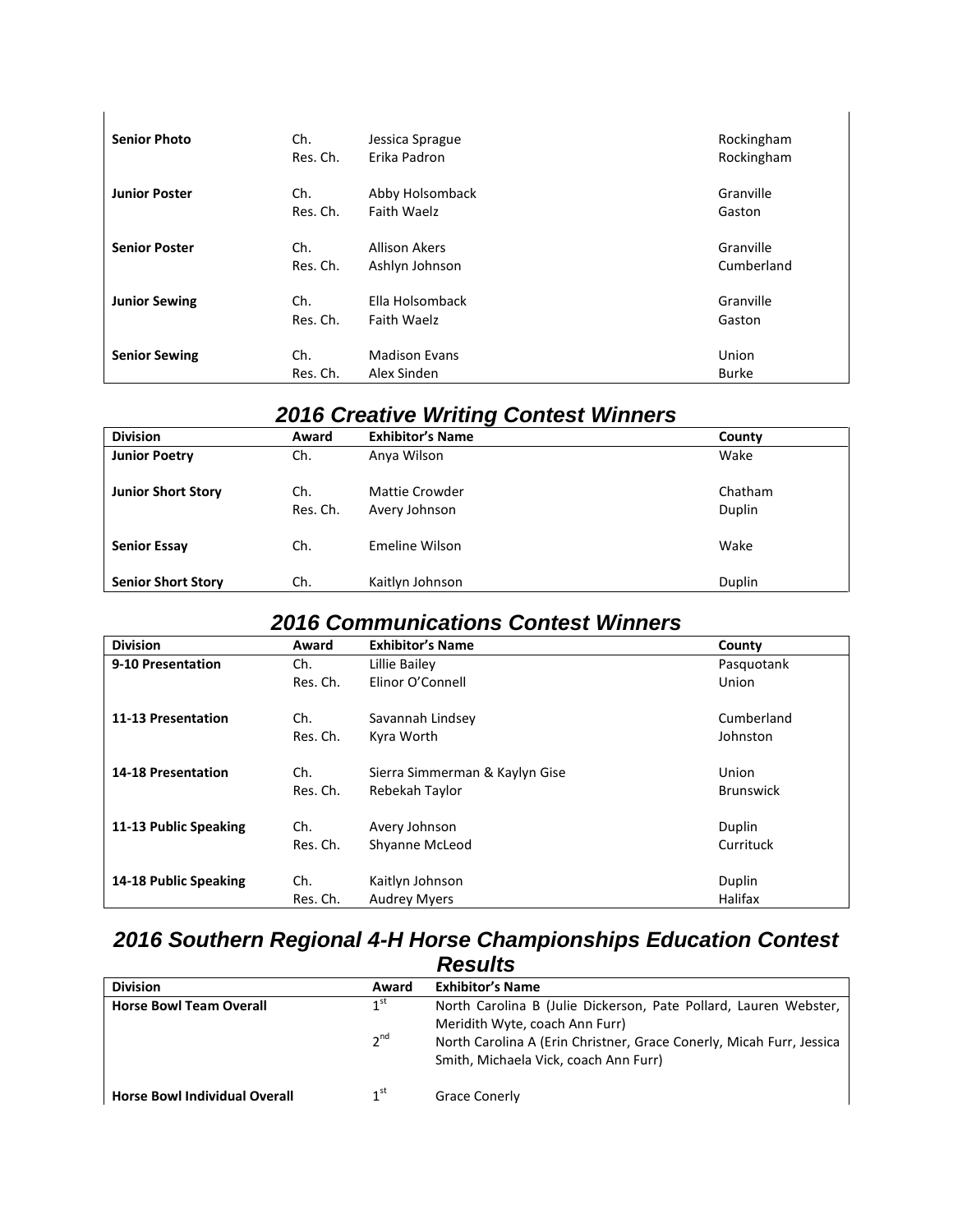|                                             | $2^{nd}$<br>$3^{\text{rd}}$        | Erin Christner<br>Pate Pollard                                                                           |
|---------------------------------------------|------------------------------------|----------------------------------------------------------------------------------------------------------|
|                                             | $5^{\text{th}}$                    | Michaela Vick                                                                                            |
|                                             | $6^{\text{th}}$                    | Micah Furr                                                                                               |
|                                             | $10^{\text{th}}$                   | Lauren Webster                                                                                           |
| <b>Hippology Individual Exam</b>            | 1 <sup>st</sup>                    | Sierra Simmerman                                                                                         |
|                                             | 4 <sup>th</sup>                    | Julie Dickerson                                                                                          |
|                                             | $5^{\text{th}}$<br>$g^{th}$        | Pate Pollard                                                                                             |
|                                             | $10^{\text{th}}$                   | Kirsten Gregory<br>Michaela Vick                                                                         |
| <b>Hippology Team Exam</b>                  | $2^{nd}$                           | North Carolina A (Megan Downs, Pate Pollard, Sierra Simmerman,                                           |
|                                             | 3 <sup>rd</sup>                    | Alex Sinden, coach Mary Dickerson)                                                                       |
|                                             |                                    | North Carolina B (Julie Dickerson, Kirsten Gregory, Sarah Isley,<br>Michaela Vick, coach Mary Dickerson) |
| <b>Hippology Team Problem</b>               | 3 <sup>rd</sup>                    | North Carolina A (Megan Downs, Pate Pollard, Sierra Simmerman,<br>Alex Sinden, coach Mary Dickerson)     |
|                                             | 4 <sup>th</sup>                    | North Carolina B (Julie Dickerson, Kirsten Gregory, Sarah Isley,                                         |
|                                             |                                    | Michaela Vick, coach Mary Dickerson)                                                                     |
| <b>Hippology Individual Stations</b>        | 1 <sup>st</sup><br>$4^{\text{th}}$ | Sierra Simmerman<br>Pate Pollard                                                                         |
|                                             | $10^{\text{th}}$                   | Michaela Vick                                                                                            |
|                                             |                                    |                                                                                                          |
| <b>Hippology Team Stations</b>              | 1 <sup>st</sup>                    | North Carolina A (Megan Downs, Pate Pollard, Sierra Simmerman,<br>Alex Sinden, coach Mary Dickerson)     |
|                                             | 4 <sup>th</sup>                    | North Carolina B (Julie Dickerson, Kirsten Gregory, Sarah Isley,                                         |
|                                             |                                    | Michaela Vick, coach Mary Dickerson)                                                                     |
| <b>Hippology Team Judging</b>               | 4 <sup>th</sup>                    | North Carolina B (Julie Dickerson, Kirsten Gregory, Sarah Isley,<br>Michaela Vick, coach Mary Dickerson) |
| <b>Hippology Individual Overall</b>         | 1 <sup>st</sup>                    | Sierra Simmerman                                                                                         |
|                                             | 5 <sup>th</sup>                    | Pate Pollard                                                                                             |
|                                             | 8 <sup>th</sup>                    | Michaela Vick                                                                                            |
| <b>Hippology Team Overall</b>               | 2 <sup>nd</sup>                    | North Carolina A (Megan Downs, Pate Pollard, Sierra Simmerman,<br>Alex Sinden, coach Mary Dickerson)     |
|                                             | 3 <sup>rd</sup>                    | North Carolina B (Julie Dickerson, Kirsten Gregory, Sarah Isley,                                         |
|                                             |                                    | Michaela Vick, coach Mary Dickerson)                                                                     |
| <b>Horse Judging Invidual Halter</b>        | 1 <sup>st</sup>                    | Grace Honeycutt                                                                                          |
|                                             | $2^{nd}$                           | Mary Miller                                                                                              |
|                                             | 3 <sup>rd</sup>                    | <b>Grace Conerly</b>                                                                                     |
|                                             | 4 <sup>th</sup>                    | Sierra Simmerman                                                                                         |
|                                             | $5^{\text{th}}$                    | Sarah Isley                                                                                              |
| <b>Horse Judging Team Halter</b>            | 1 <sup>st</sup>                    | North Carolina A (Grace Conerly, Jenna Menetrier, Mary Miller,                                           |
|                                             |                                    | Sierra Simmerman, coach Debbie Campbell)                                                                 |
|                                             | 2 <sup>nd</sup>                    | North Carolina B (Kaylyn Gise, Grace Honeycutt, Sarah Isley, Caitlin<br>Smith, coach Debbie Campbell)    |
|                                             |                                    |                                                                                                          |
| <b>Horse Judging Individual Performance</b> | 4 <sup>th</sup>                    | Caitlin Smith                                                                                            |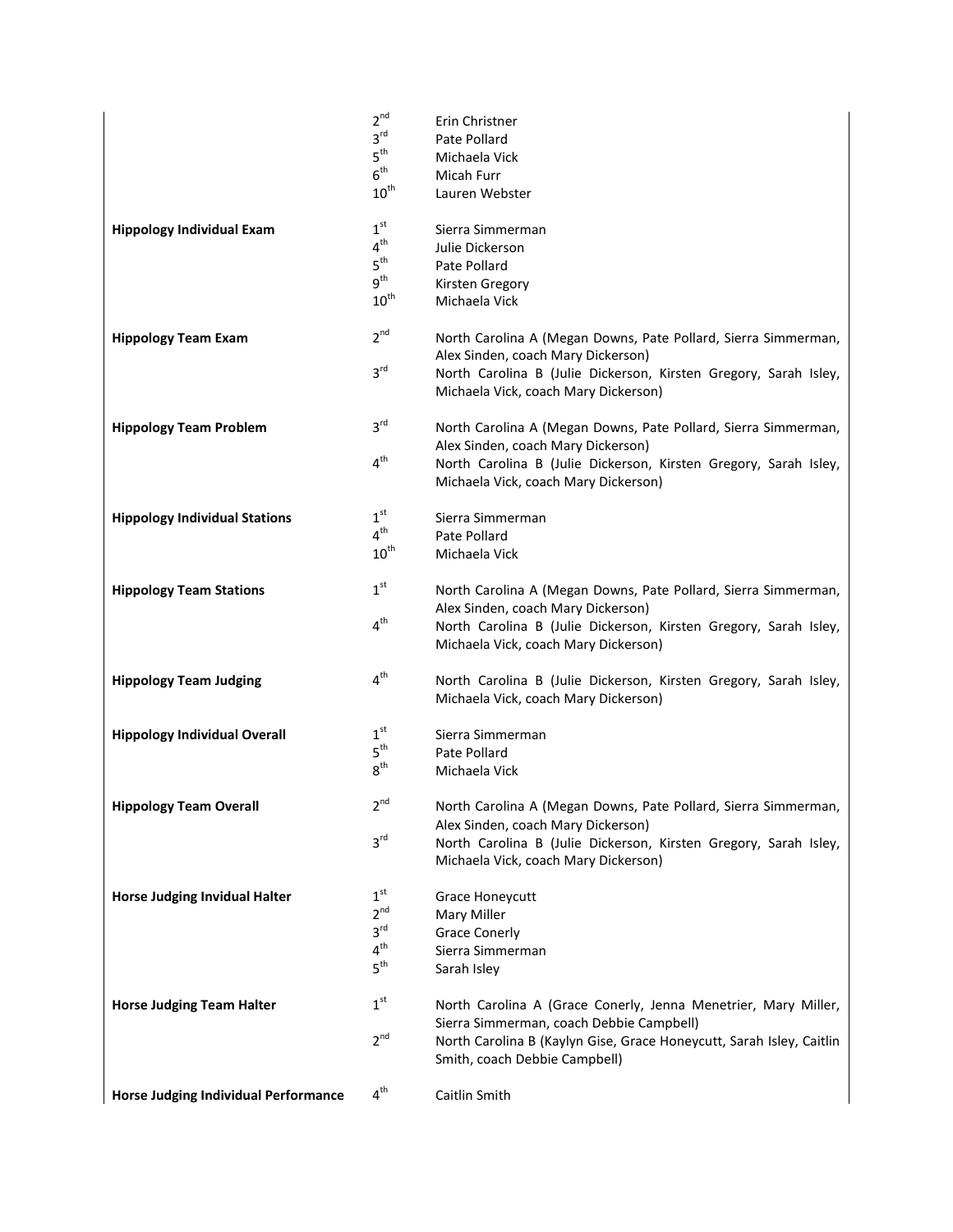|                                         | 5 <sup>th</sup>  | Jenna Menetrier                                                                                            |
|-----------------------------------------|------------------|------------------------------------------------------------------------------------------------------------|
|                                         | $10^{\text{th}}$ | Sierra Simmerman                                                                                           |
| <b>Horse Judging Team Performance</b>   | $2^{nd}$         | North Carolina B (Kaylyn Gise, Grace Honeycutt, Sarah Isley, Caitlin                                       |
|                                         |                  | Smith, coach Debbie Campbell)                                                                              |
|                                         | 5 <sup>th</sup>  | North Carolina A (Grace Conerly, Jenna Menetrier, Mary Miller,<br>Sierra Simmerman, coach Debbie Campbell) |
| <b>Horse Judging Individual Reasons</b> | $4^{\text{th}}$  | Sierra Simmerman                                                                                           |
|                                         | $5^{\text{th}}$  | Grace Honeycutt                                                                                            |
|                                         | $q^{th}$         | Sarah Isley                                                                                                |
| <b>Horse Judging Team Reasons</b>       | 2 <sup>nd</sup>  | North Carolina A (Grace Conerly, Jenna Menetrier, Mary Miller,                                             |
|                                         |                  | Sierra Simmerman, coach Debbie Campbell)                                                                   |
|                                         | 4 <sup>th</sup>  | North Carolina B (Kaylyn Gise, Grace Honeycutt, Sarah Isley, Caitlin                                       |
|                                         |                  | Smith, coach Debbie Campbell)                                                                              |
| <b>Horse Judging Individual Overall</b> | $2^{nd}$         | Sierra Simmerman                                                                                           |
|                                         | 4 <sup>th</sup>  | <b>Grace Honeycutt</b>                                                                                     |
|                                         | $6^{\text{th}}$  | Sarah Isley                                                                                                |
|                                         | 7 <sup>th</sup>  | Caitlin Smith                                                                                              |
|                                         | $10^{\text{th}}$ | Jenna Menetrier                                                                                            |
| <b>Horse Judging Team Overall</b>       | 1 <sup>st</sup>  | North Carolina B (Kaylyn Gise, Grace Honeycutt, Sarah Isley, Caitlin                                       |
|                                         |                  | Smith, coach Debbie Campbell)                                                                              |
|                                         | 2 <sup>nd</sup>  | North Carolina A (Grace Conerly, Jenna Menetrier, Mary Miller,                                             |
|                                         |                  | Sierra Simmerman, coach Debbie Campbell)                                                                   |
| <b>Individual Presentation</b>          | 3 <sup>rd</sup>  | <b>Allison Akers</b>                                                                                       |
| <b>Public Speaking</b>                  | 2 <sup>nd</sup>  | Kaitlyn Johnson                                                                                            |

#### *2016 Southern Regional 4-H Horse Championships High Point Winners*

| <b>Division</b> | Award    | ,,,,,,,,,,<br><b>Exhibitor's &amp; Horse's Name</b> |
|-----------------|----------|-----------------------------------------------------|
| Saddle Seat     | Ch.      | Shelby Unks & TOA Shahgira                          |
| Gaited          | Res. Ch. | Micah Furr & Natasha de la Piedre                   |
| Hunter          | Res. Ch. | Hannah Ford & Huckleberry Finn                      |

#### *2016 Southern Regional 4-H Horse Championships Top 10 Class Placings*

|                             |                             | ີ                                                             |
|-----------------------------|-----------------------------|---------------------------------------------------------------|
| <b>Class</b>                | <b>Placing</b>              | <b>Exhibitor's &amp; Horse's Name</b>                         |
| <b>Stock Type Geldings</b>  | 7 <sup>th</sup>             | Kayla Ellis & Lazy Lopin Cowboy                               |
| <b>Saddle Type Mares</b>    | $2^{nd}$                    | Shelby Unks & TOA Shahgira                                    |
| <b>Saddle Type Geldings</b> | $2^{nd}$<br>$3^{\text{rd}}$ | Ella Gragg & Mr. Kool<br>Eva Pool & Legacy's Jackpot          |
| <b>Gaited Mares</b>         | $2^{nd}$<br>6 <sup>th</sup> | Izora Gragg & Queen's Stormy Night<br>Emma Krashner & Peaches |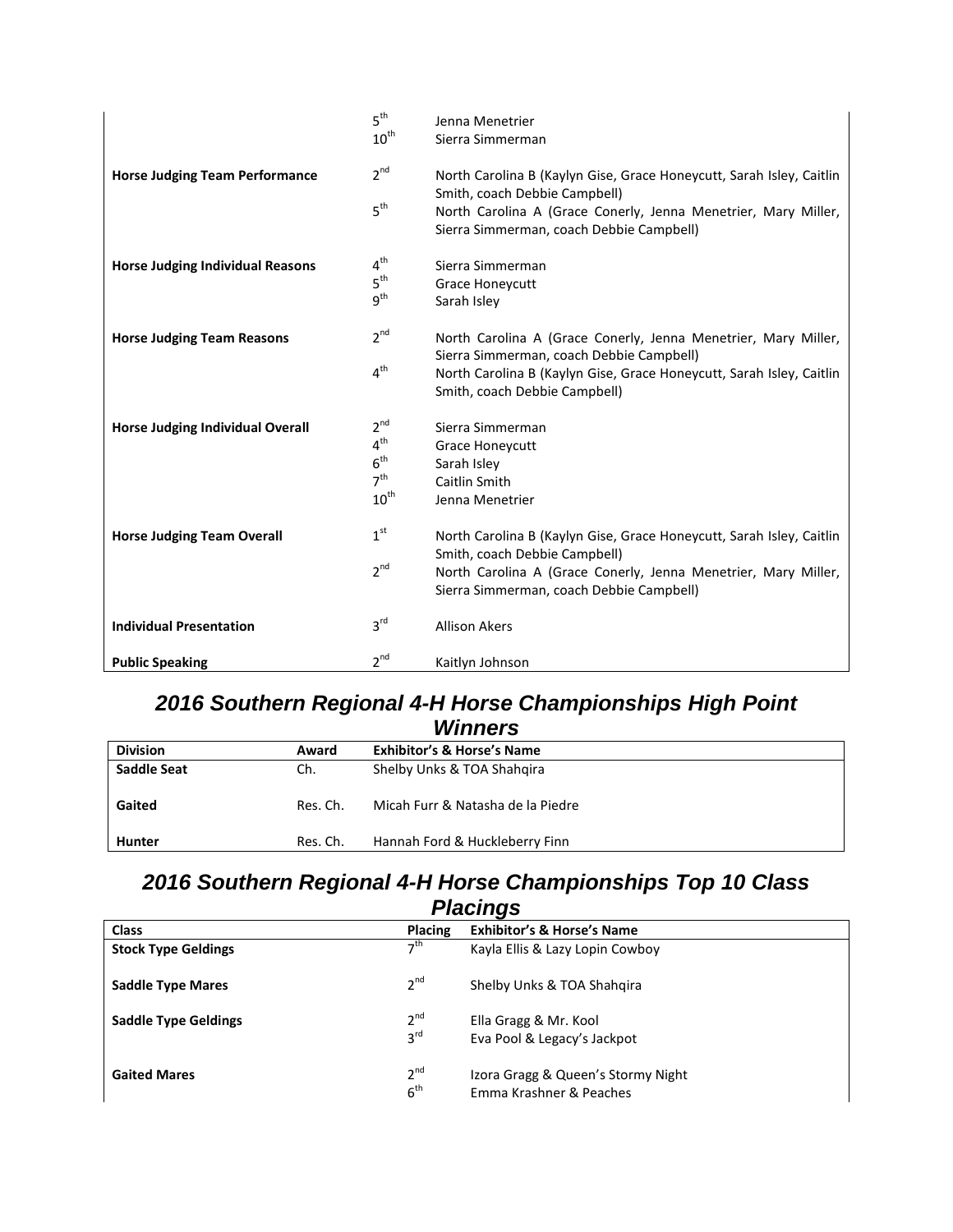| <b>Gaited Geldings</b>                            | 6 <sup>th</sup>                                                          | Katelen Browning & Carnegie Hall                                                                                                                        |
|---------------------------------------------------|--------------------------------------------------------------------------|---------------------------------------------------------------------------------------------------------------------------------------------------------|
| <b>Saddle Type Showmanship</b>                    | 1 <sup>st</sup><br>4 <sup>th</sup><br>7 <sup>th</sup>                    | Shelby Unks & TOA Shahqira<br>Eva Pool & Legacy's Jackpot<br>Ella Gragg & Mr. Kool                                                                      |
| <b>Gaited Showmanship</b>                         | 2 <sup>nd</sup>                                                          | Micah Furr & Natasha de la Piedre                                                                                                                       |
| <b>Ranch Ground Handling</b>                      | 2 <sup>nd</sup>                                                          | Savannah Lindsey & Kings Diamond                                                                                                                        |
| <b>Hunter Showmanship</b>                         | 6 <sup>th</sup>                                                          | Lindsey Woolard & Rockstar Investment                                                                                                                   |
| <b>Ranch Riding</b>                               | 4 <sup>th</sup>                                                          | Lauren Coats & Powerima                                                                                                                                 |
| <b>Western Pleasure</b>                           | 4 <sup>th</sup>                                                          | Nicole Worth & He's A Hot Impulse                                                                                                                       |
| <b>Saddle Seat Pleasure</b>                       | $2^{nd}$<br>5 <sup>th</sup><br>g <sup>th</sup>                           | Shelby Unks & TOA Shahqira<br>Eva Pool & Legacy's Jackpot<br>Ella Gragg & Mr. Kool                                                                      |
| <b>Saddle Seat Equitation</b>                     | 3 <sup>rd</sup><br>7 <sup>th</sup><br>$10^{\rm th}$                      | Shelby Unks & TOA Shahqira<br>Eva Pool & Legacy's Jackpot<br>Ella Gragg & Mr. Kool                                                                      |
| <b>Gaited Pleasure (Walking Horse Type)</b>       | 6 <sup>th</sup>                                                          | Katelen Browning & Carnegie Hall                                                                                                                        |
| <b>Gaited Pleasure (Racking Horse Type)</b>       | 9 <sup>th</sup>                                                          | Emma Krashner & Peaches                                                                                                                                 |
| <b>Gaited Pleasure (Non-Walking/Racking Type)</b> | 2 <sup>nd</sup><br>6 <sup>th</sup><br>9 <sup>th</sup>                    | Micah Furr & Natasha de la Piedre<br>Hannah Barringer & Estrellita de Oro<br>Alexandria Reinhardt & Encantador del Turista                              |
| <b>Gaited Equitation</b>                          | $2^{nd}$<br>3 <sup>rd</sup>                                              | Micah Furr & Natasha de la Piedre<br>Hannah Barringer & Estrellita de Oro                                                                               |
| <b>Hunter Under Saddle</b>                        | 1 <sup>st</sup><br>$2^{nd}$<br>7 <sup>th</sup>                           | Lindsey Woolard & Rockstar Investment<br>Hannah Ford & Huckleberry Finn<br>Kaitlyn Johnson & Iron I Stellar                                             |
| <b>Hunt Seat Equitation</b>                       | 5 <sup>th</sup><br>6 <sup>th</sup><br>7 <sup>th</sup><br>$8^{\text{th}}$ | Grace Ridenhour & Cloudy with a Chance of M&Ms<br>Courtney Lefebvre & Lime Zest<br>Lindsey Woolard & Rockstar Investment<br>Jaylee Amy & Dare Too Dream |
| <b>Equitation Over Fences</b>                     | 1 <sup>st</sup><br>5 <sup>th</sup>                                       | Hannah Ford & Huckleberry Finn<br>Makayla Porter & Power Play                                                                                           |
| <b>Open Jumping</b>                               | 4 <sup>th</sup><br>7 <sup>th</sup><br>$10^{\rm th}$                      | Sierra Simmerman & Stoney Valley<br>Hannah Ford & Huckleberry Finn<br>Makayla Porter & Power Play                                                       |
| Dressage, 2015 First Level Test 3                 | 9 <sup>th</sup>                                                          | Ruth Huggins & Top Gun                                                                                                                                  |